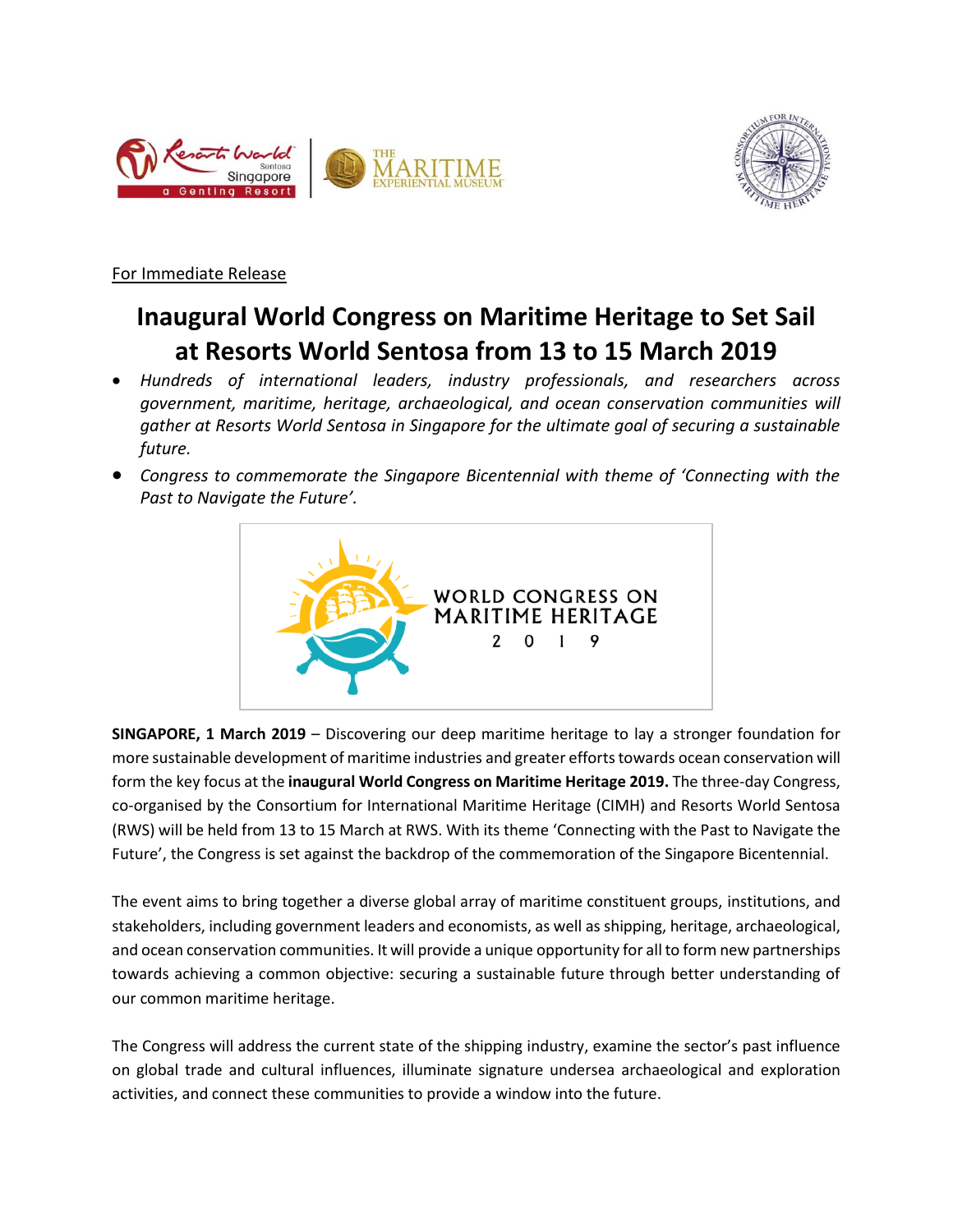Mr Terry Garcia, Chairman of the Consortium for International Maritime Heritage, said: "The world today is a legacy of our maritime heritage. The first World Congress on Maritime Heritage provides an unprecedented opportunity to re-discover our past through the lens of our shared maritime heritage and examine how the factors that affected the past can inform the future."

The Congress will be graced by government leaders and key figures across the maritime sector, including Dr Janil Puthucheary, Senior Minister of State, Ministry of Transport and Ministry of Communications and Information, Singapore; Mr Kitack Lim, Secretary-General, International Maritime Organization (IMO); Dr Koji Sekimizu, Secretary-General Emeritus, IMO, and Dr Ahmed Mohammed Salem Al-Futaisi, Minister of Transport and Communications, Oman.

Mr Kitack Lim, Secretary-General, IMO, said: "Since man first took to the water in boats, society has depended on shipping for food, transportation and energy. The oceans are our shared heritage, and it is important to connect with the past in order to see our way towards the future. This Congress will be the forum for that discussion as the ocean's stakeholders will gather to identify how we can successfully move forward."

The Congress coincides with the 200<sup>th</sup> anniversary of the founding of the modern state of Singapore, a major global hub and important gateway for shipping, finance, and commerce today. With its strategic location along the Straits of Malacca and Singapore, the maritime industry has been central to the history, rise, and development of Singapore.

Topics covered in the Congress include:

- How the ocean is a pathway to a sustainable future
- The discovery of heritage through exploration, archaeology, and historic investigation
- Tourism and maritime heritage in the global economy; and more.

The Congress will also include a session organised by the newly established World Maritime Heritage Society. Set up in Singapore to honour and embrace maritime heritage, it provides an inclusive platform for educational institutions, maritime societies, NGOs, and government bodies. The programme brings together local and international speakers to share on issues that include developing private and public partnerships for ecological and economic sustainability in fisheries management in Singapore.

The Congress is being jointly organised by the Consortium for International Maritime Heritage and Resorts World Sentosa with support from the IMO, National Oceanic and Atmospheric Administration, Maritime and Port Authority of Singapore, International Chamber of Shipping, and the Singapore Shipping Association, amongst others.

RWS is also the official venue host for the three-day event which will include a programme held at the revamped [Maritime Experiential Museum,](http://www.rwsentosa.com/mem) the only one of its kind in Singapore dedicated to the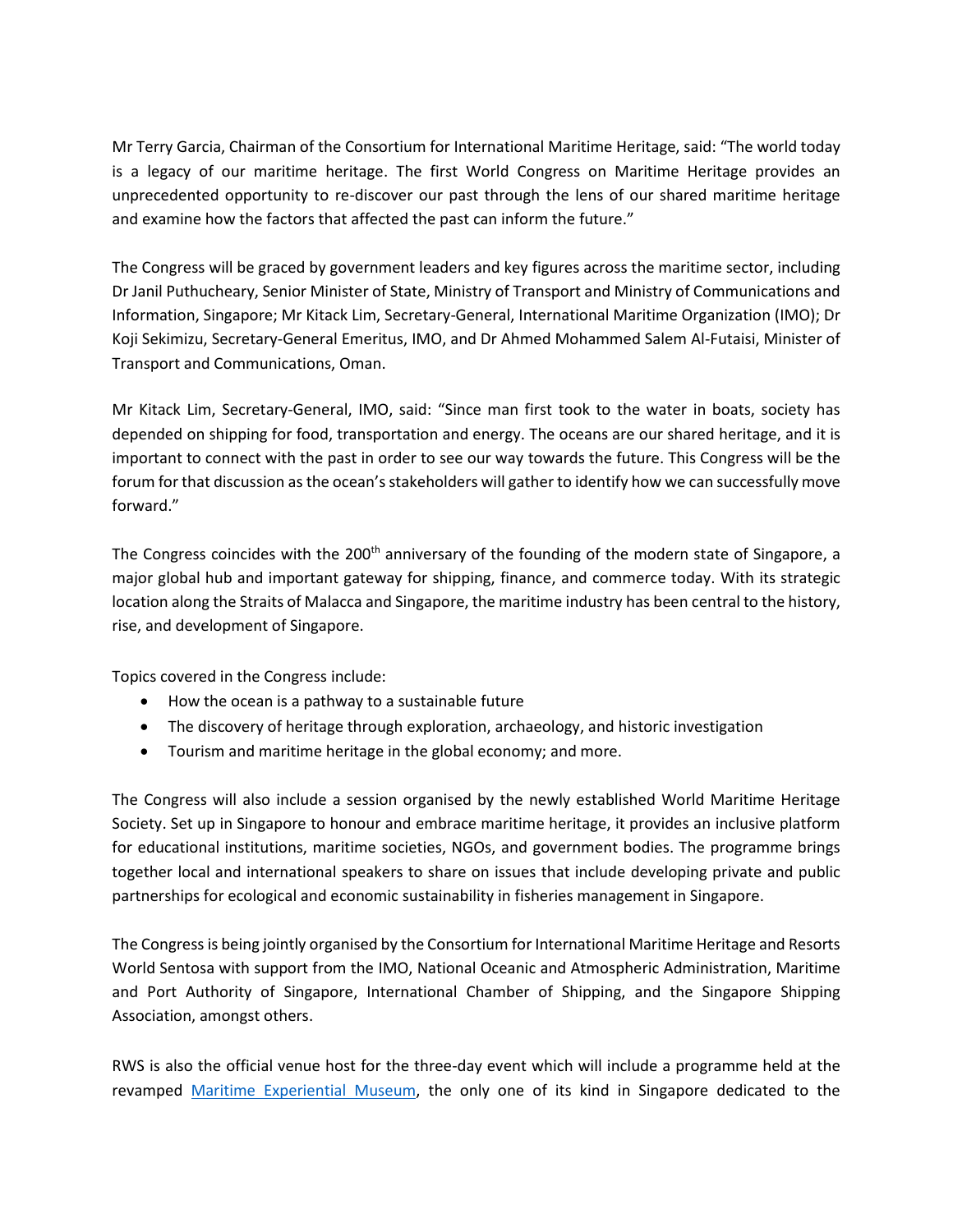exploration of the iconic Maritime Silk Route. Housing a total of 15 immersive galleries, the attraction holds a combination of state-of-the-art visual projections and multimedia shows. Highlights include the Jewel of Muscat, an Arabian ship which made a tumultuous 138-day voyage from Oman to Singapore in 2010 using ancient navigational methods with a crew of 15, and the Typhoon Theatre which simulates a sinking ship in a treacherous storm.

To register and/or find out more on the programme and speakers, visit [World Congress on Maritime](https://wcmh2019.com/)  [Heritage 2019](https://wcmh2019.com/) (wcmh2019.com).

**– END –**

## **ABOUT THE ORGANISERS**

### **ABOUT THE CONSORTIUM FOR INTERNATIONAL MARITIME HERITAGE**

The Consortium of International Maritime Heritage (CIMH) is a non-profit organisation formed with the purpose of raising public awareness of our connection to the ocean through understanding our maritime heritage. The goal is to develop new – and enhance existing – mechanisms to connect the public with its maritime roots. The Consortium is dedicated to developing and supporting maritime heritage programming that can serve as focal points for a wide array of constituent groups to share culture values and experiences that shed light on how we are interconnected by the world's oceans. Rediscovering the past through our shared maritime heritage allows us to collectively better navigate a sustainable future. Maritime heritage is the history of human involvement with the ocean and coastal lands and waters. It includes the history of ships, seafaring, marine transportation, navies, ports and communities, immigration, tourism, traditional maritime practices and trades, fishing, the marine environment, lighthouses, submerged cultural resources, museums and educational organizations, the arts, literature, law and history of human involvement with the sea. As a new organisation the Consortium is currently focusing on its first effort, the inaugural World Congress on Maritime Heritage 2019.

For more information, please visit [www.cimheritage.org.](http://www.cimheritage.org/)

### **ABOUT RESORTS WORLD SENTOSA**

Resorts World Sentosa (RWS), Asia's premium lifestyle destination resort, is located on Singapore's resort island of Sentosa. Spanning 49 hectares, RWS is home to world-class attractions including Universal Studios Singapore, S.E.A. Aquarium, the Maritime Experiential Museum, Dolphin Island and Adventure Cove Waterpark. Complementing the adventure and adrenaline of its theme parks and attractions are six unique luxury hotels, the world-class Resorts World Convention Centre, a casino and the Asian flagship of a world-renowned destination spa. RWS offers award-winning dining experiences and exciting cuisine from around the world across its many renowned celebrity chef restaurants, establishing itself as a key player in Singapore's vibrant and diverse dining scene and a leading gourmet destination in Asia for epicureans. The integrated resort also offers world-class entertainment, from original resident productions to concerts and public shows such as Crane Dance and Lake of Dreams. RWS has been named "Best Integrated Resort" since 2011 for eight consecutive years at the TTG Travel Awards which recognises the best of Asia-Pacific's travel industry.

RWS is wholly owned by Genting Singapore, a company of the Genting Group. For more information, please visit [www.rwsentosa.com.](http://www.rwsentosa.com/)





**MEDIA CONTACTS Resorts World Sentosa** Shaiful Rizal Tel: +65 6577 9761 / +65 9170 2542 Email[: shaiful.malek@rwsentosa.com](mailto:shaiful.malek@rwsentosa.com)

**Ogilvy (for Resorts World Sentosa)** Joy Francisco / Goh Su Fang Tel: +65 6213 7842 / +65 6213 7973 Email[: joy.francisco@ogilvy.com](mailto:joy.francisco@ogilvy.com) [/ sufang.goh@ogilvy.com](mailto:sufang.goh@ogilvy.com)